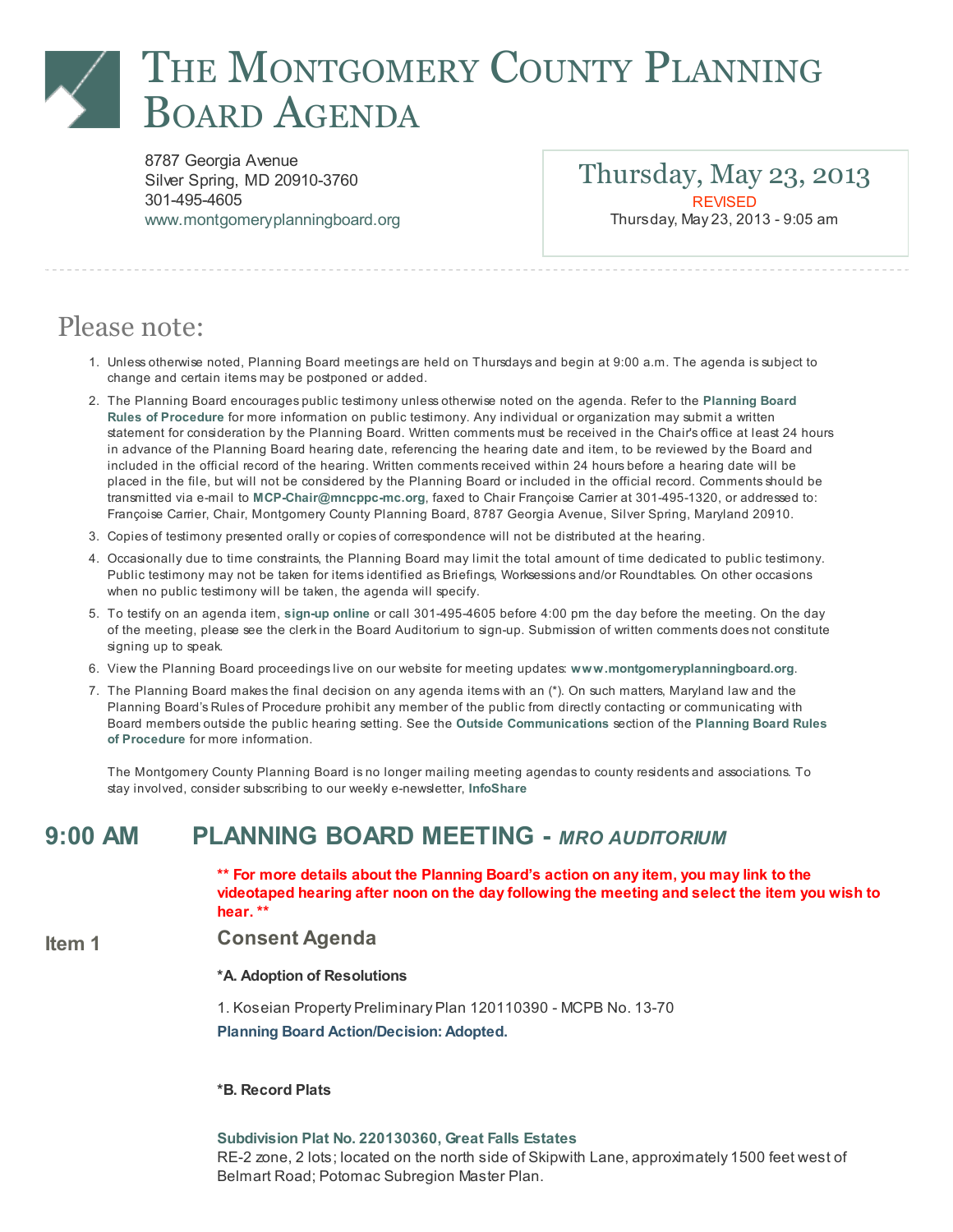|                                  | <b>Planning Board Action/Decision: Approved.</b><br>Subdivision Plat No. 220130610, Oak Grove<br>RE-2 zone, 2 lots; located on the south side of Glen Road, approximately 700 feet southeast of<br>Three Sisters Road; Potomac Subregion Master Plan.<br><b>Planning Board Action/Decision: Approved.</b>                                 |
|----------------------------------|-------------------------------------------------------------------------------------------------------------------------------------------------------------------------------------------------------------------------------------------------------------------------------------------------------------------------------------------|
|                                  | *C. Other Consent Items<br>8701 Burning Tree Road - 120110200<br>Adoption of Second Correction Resolution (to correct condition #9) - REMOVED                                                                                                                                                                                             |
|                                  | *D. Approval of Minutes<br>Minutes of April 23 and April 25, 2013<br><b>Planning Board Action/Decision: Approved.</b>                                                                                                                                                                                                                     |
| Item 11<br>A. Gardner            | <b>Request for Budget Transfer - ADDED/TIME CHANGED</b><br>Legal Department - <b>ADDED</b><br><b>Planning Board Action/Decision: Approved.</b>                                                                                                                                                                                            |
| Item <sub>3</sub><br>N. Sturgeon | <b>Planning Board Tour - White Oak Science Gateway Master Plan - TIME</b><br><b>CHANGED</b>                                                                                                                                                                                                                                               |
| 12:00 PM                         | <b>LUNCH</b>                                                                                                                                                                                                                                                                                                                              |
| Item <sub>7</sub>                | <b>Closed Session</b><br>Pursuant to State Government Article Annotated Code of Maryland 10-508(a)(7) to consult with<br>counsel to obtain legal advice                                                                                                                                                                                   |
| 1:00 PM                          | <b>PLANNING BOARD MEETING CONTINUES - MRO AUDITORIUM</b>                                                                                                                                                                                                                                                                                  |
| Item <sub>5</sub><br>R. Weaver   | Reconsideration of Preliminary Plan No. 120120210: Crystal Rock - TIME<br><b>CHANGED</b><br>Crystal Rock approved by the Planning Board on March 14, 2013, with Regard to the Condition<br>Related to Design, Construction and Maintenance of Private Streets<br>Planning Board Action/Decision: Approved, Hearing set for June 13, 2013. |

# Item \*6 Preliminary Plan No. [120120190:](http://www.montgomeryplanningboard.org/agenda/2013/documents/20130523Fernwood_120120190StaffReport.pdf) Fernwood - TIME CHANGED

C. Gilbert Resubdivision of one lot (Lot 1) into two lots for the construction of two new single-family detached dwelling units on 20,534 square feet of land in the R-90 Zone; located at 9810 Fernwood Road, Bethesda in the North Bethesda/Garrett Park Master Plan area. Planning Board Action/Decision: Approved with Conditions.